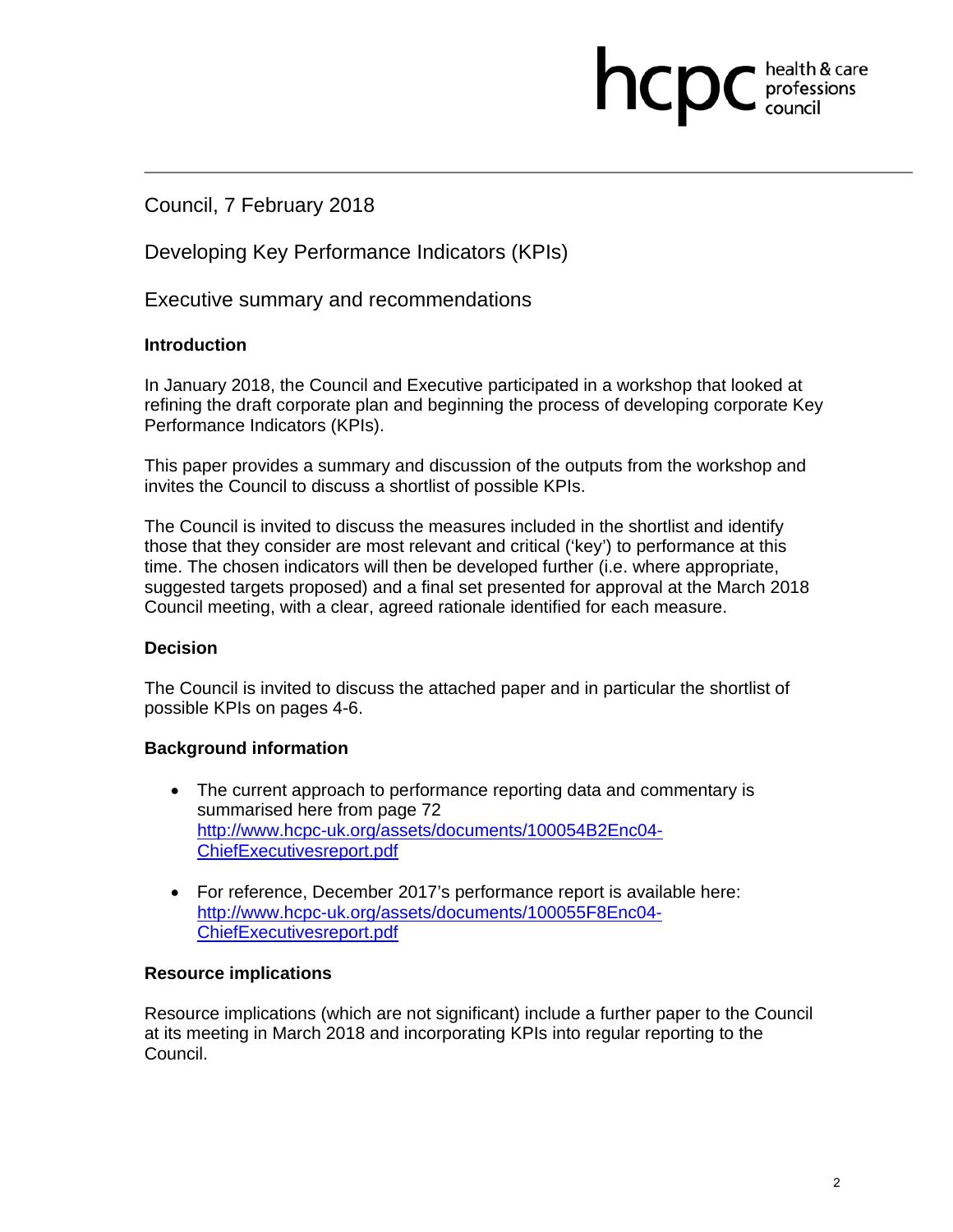# **Financial implications**

None

# **Appendices**

Outlined in paper

# **Date of paper**

31 January 2018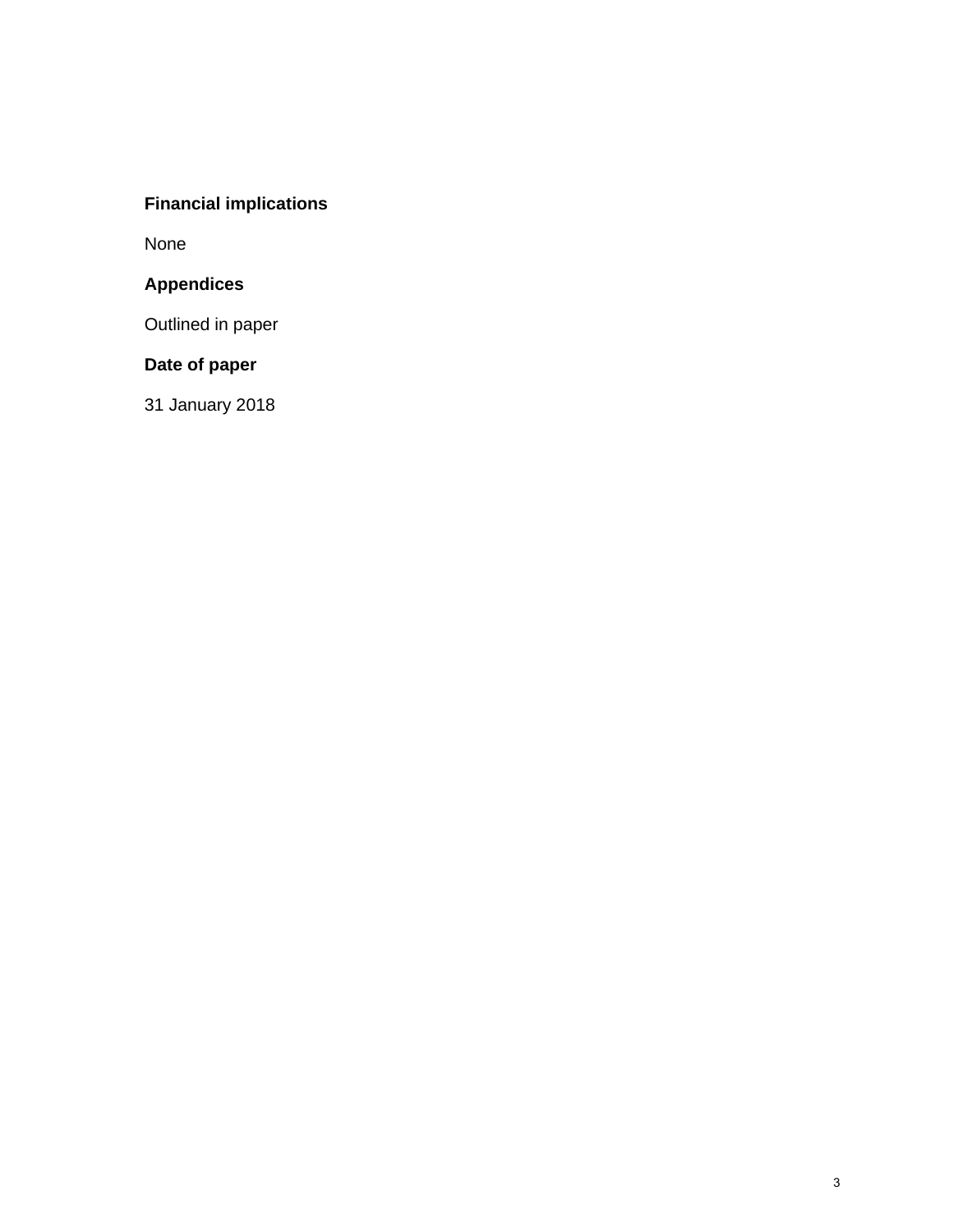## **Developing key performance indicators (KPIs)**

#### **1. Introduction**

- 1.1 In January 2018, the Council and Executive participated in a workshop that looked at refining the draft corporate plan and beginning the process of developing corporate Key Performance Indicators (KPIs).
- 1.2 This paper provides a summary and discussion of the outputs from the workshop and invites the Council to discuss a shortlist of possible KPIs.
- 1.3 The Council is invited to discuss the measures included in the shortlist and identify those that they consider are most relevant and critical ('key') to performance at this time. The chosen indicators will then be developed further (i.e. where appropriate, suggested targets developed and proposed) and a final set presented for approval at the March 2018 Council meeting, with a clear rationale identified for each measure.

### **2. Performance reporting**

- 2.1 The current approach to performance reporting involves the following.
	- A narrative Chief Executive's report is considered at each Council meeting (six times a year). This highlights key areas of organisational performance and provides updates about internal or external developments or activities.
	- A performance report is considered by the Council four times a year (March, July, September and December meetings). This includes a consistent data set and commentary (regular and by exception) on performance.
	- Regular reports on performance in some areas are made on a less frequent basis – for example, annual reports are considered on customer service feedback and information governance.
- 2.2 This is in addition to reporting to Committees, where appropriate, and regular reporting at monthly meetings of the Executive Management Team (EMT).
- 2.3 A streamlined approach to performance reporting to the Council with a reduction of approximately half in the volume of performance data and a more focused approach to performance commentary – was introduced in July 2017.
- 2.4 Once agreed, reporting against the KPIs will be included at the beginning of the performance report. It is anticipated that this would clearly display the performance trend against that KPI (for example, in that reporting period; in the previous reporting period; and compared to the previous year or year-todate).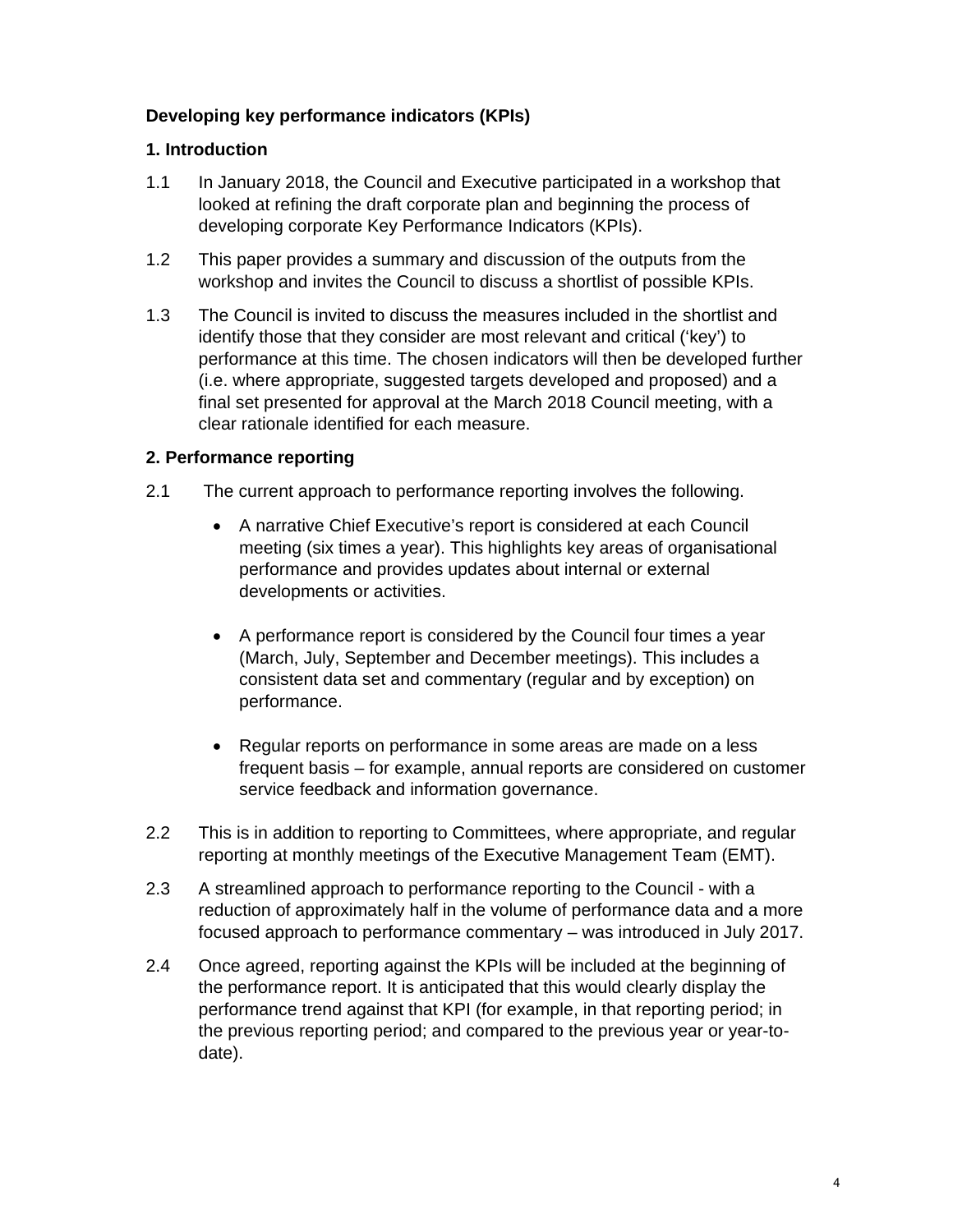2.5 The draft corporate plan for 2018-2020 includes as a key deliverable to further review the data set and commentary provided to the Council at each meeting. There may be further scope for reducing the volume of / refining the information provided to the Council.

# **3. Purpose and scope of KPIs**

- 3.1 There was common agreement at the workshop about the purpose and scope of KPIs.
	- The purpose of KPIs is to assist the Executive and the Council in identifying changes in performance in key or critical areas that might necessitate further investigation or consideration. No one indicator would give a full picture, rather they would act as a flag to prompt a 'deeper dive'.
	- The challenging task of identifying the correct indicators was discussed. It was recognised that (proxy) indicators of quality were desirable but can be far harder to establish than indicators of timeliness and throughput.
	- $\bullet$  The KPIs put in place would need to be reviewed regularly at least once every 12 months – and it is common for organisations to change their KPIs from time-to-time.
	- There should be no more than approximately 10-12 KPIs, or fewer.
	- We need to ensure KPIs are measures of our performance.
- 3.2 Appendix 1 provides a full summary of potential indicators suggested during the course of the workshop.
- 3.3 The above is consistent with the advice of Price Waterhouse Coopers (PWC) that KPIs should be unique to a specific organisation, its context and strategy. They should be those used to manage the 'business' and may be informed (although not dictated) by considering those of peers.<sup>1</sup> The National Audit Office (NAO) similarly emphasise that performance measures should be relevant to what the organisation is aiming to achieve.<sup>2</sup> To illustrate, our recent performance against the Professional Standards Authority's (PSA's) Standards is likely to influence our current choice of KPIs, as the Council will wish to ensure that they maintain high visibility of relative changes in our performance in this area.

 <sup>1</sup> Price Waterhouse Coopers (undated). Guide to Key Performance Indicators https://www.pwc.com/gx/en/audit-services/corporate-reporting/assets/pdfs/uk\_kpi\_guide.pdf  $2$  National Audit Office (2016). Performance measurement for regulators.

https://www.nao.org.uk/wp-content/uploads/2016/11/Performance-measurement-by-regulators.pdf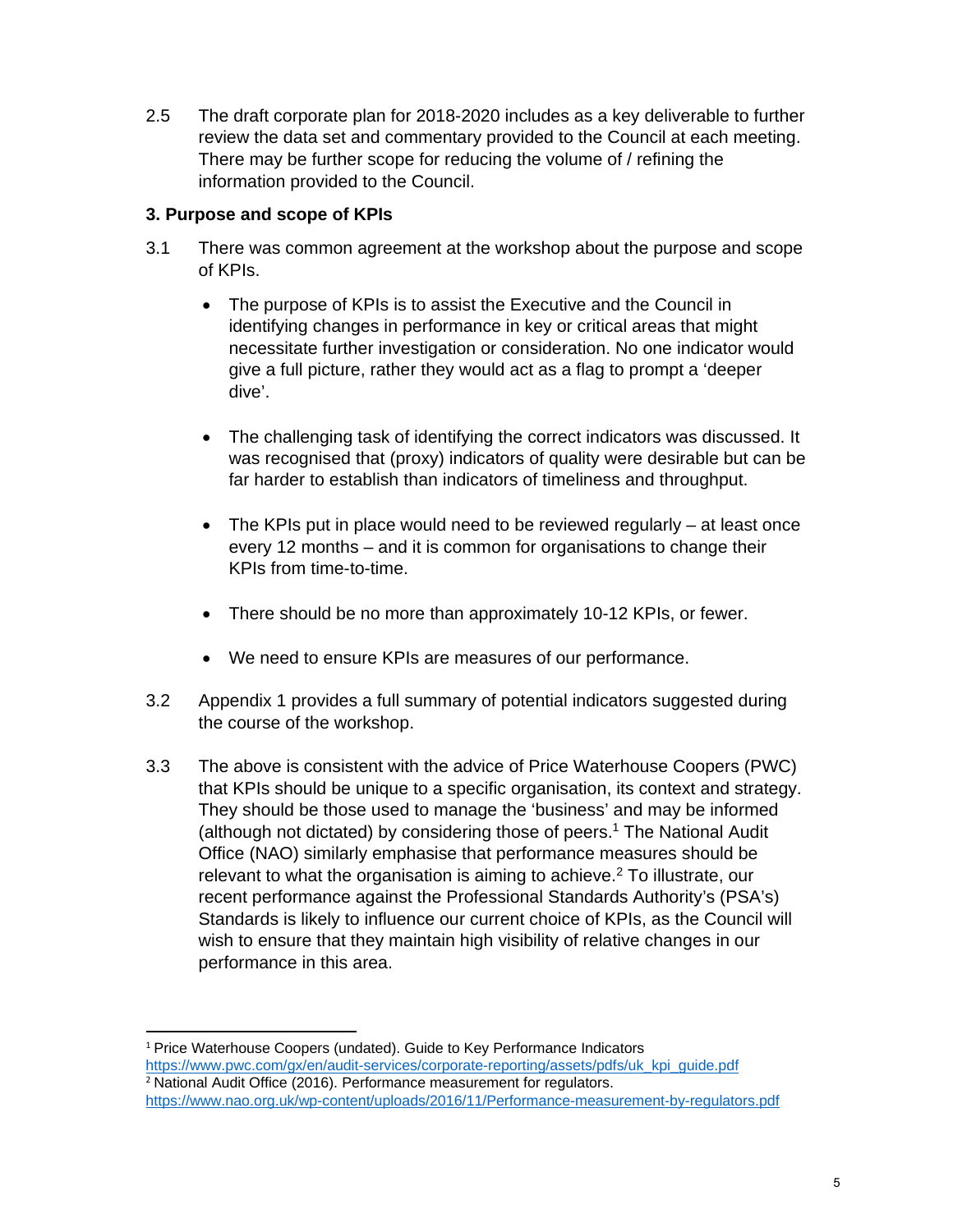- 3.4 PWC advise that 'between four and ten measures are likely to be key for most types of company' which is consistent with the discussion at the workshop. In producing this paper, the two other regulators' approaches we looked at varied in their volume of KPIs from six to 14.
- 3.5 At the workshop, most groups discussed both measures of performance derived from ongoing operational activity (e.g. fitness to practise length of time; employee turnover) as well as the potential for other data to be collected periodically which might provide a more rounded picture of performance (for example, data collected about stakeholder confidence). There was a recognition with reference to the latter that collection of this data can be difficult and there will often be a time lag in data collection so that changes in relative performance will have a longer time horizon.
- 3.6 As part of its performance review, the PSA asks the regulators' to submit quarterly data, covering areas such as a registration, fitness to practise and other corporate data such as the number of successful judicial review applications. In each regulators' report, it publishes a common sub-set of this data, which it calls 'comparator' data. These are not KPIs – there are no targets and the PSA monitors these and other data items to look at relative changes in the performance of each regulator. All these areas are captured in the performance data set and commentary either regularly or in exception. These 'comparators' are included in appendix 2 for reference.

## **4. Proposed KPIs for discussion and refinement**

- 4.1 The following table proposes a shortlist of areas that might be included in KPIs.
- 4.2 The shortlist does not include some potential measures of outcomes / quality such as satisfaction with core processes or confidence in the HCPC. There are numerous examples of data collected across the organisation which is about gathering feedback about satisfaction with our performance in certain areas. At this stage this data either does not exist in an appropriate / robust format for a KPI, has not been collected with a KPI in mind, or is perhaps collected too infrequently for inclusion. This might be an area for future development – for example, the stakeholder market research paper being considered at this Council meeting proposes collecting data of proxy measures of performance. One outcome of this research might be a discussion about the frequency with which some of this data might be collected in the future.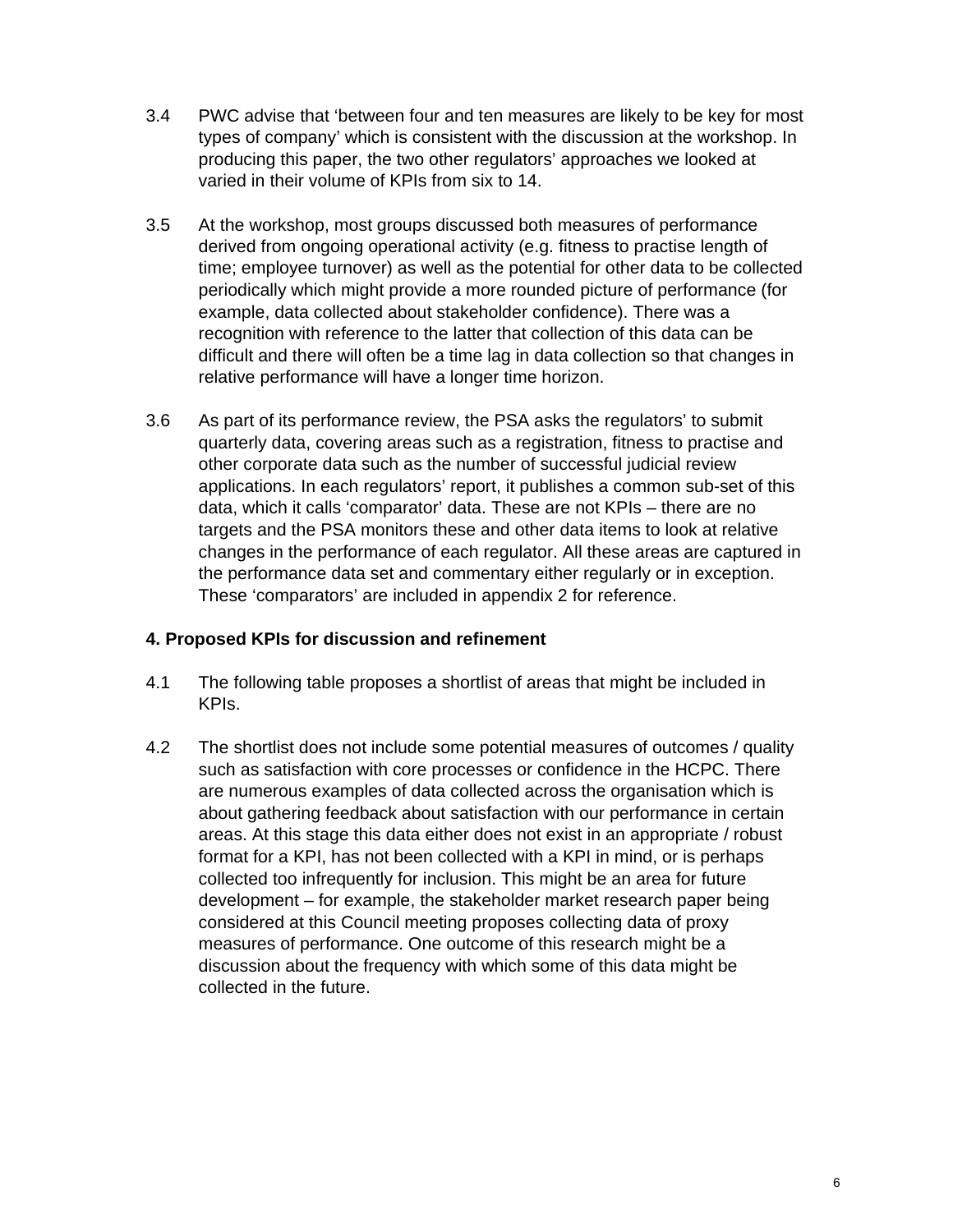| <b>Category</b>            | <b>Directorate</b><br>Area of performance |                                                                    | <b>Potential indicator</b>                                                        | <b>Possible rationale</b>                                                                                                                                                           |  |
|----------------------------|-------------------------------------------|--------------------------------------------------------------------|-----------------------------------------------------------------------------------|-------------------------------------------------------------------------------------------------------------------------------------------------------------------------------------|--|
|                            |                                           |                                                                    |                                                                                   |                                                                                                                                                                                     |  |
| Timeliness /<br>throughput | Fitness to practise                       | Length of time - receipt to<br>Investigating Committee Panel (ICP) | % of cases progressed<br>from receipt to ICP<br>within x time period              | Fitness to practise is a<br>core regulatory function<br>which accounts for a<br>significant proportion of                                                                           |  |
|                            |                                           | Length of time - receipt to final<br>hearing                       | % of cases progressed<br>from receipt to final<br>hearing within x time<br>period | expenditure.<br>In the 2016-17 PSA<br>performance review we<br>did not meet six<br>standards including<br>those related to interim<br>orders and timeliness of<br>case progression. |  |
|                            |                                           | Length of time – receipt to interim<br>order                       | % of interim orders<br>imposed within x time<br>period of receipt                 |                                                                                                                                                                                     |  |
|                            |                                           |                                                                    |                                                                                   |                                                                                                                                                                                     |  |
|                            | Registration                              | Processing time - UK applications                                  | % of UK applications<br>processed within x time<br>period                         | Registration is a core<br>regulatory function. The<br>two main processes are<br>UK applications and<br>international<br>assessment.                                                 |  |
|                            |                                           | Processing time - International<br>applications                    | % of UK applications<br>processed within x time<br>period                         |                                                                                                                                                                                     |  |
|                            |                                           |                                                                    |                                                                                   |                                                                                                                                                                                     |  |
|                            | Education                                 | Length of time $-$ approvals                                       | % of approvals<br>processed within x time<br>period                               | Education is a core<br>regulatory function.<br>Approvals are<br>considered to be the<br>highest risk area in the<br>Department's work.                                              |  |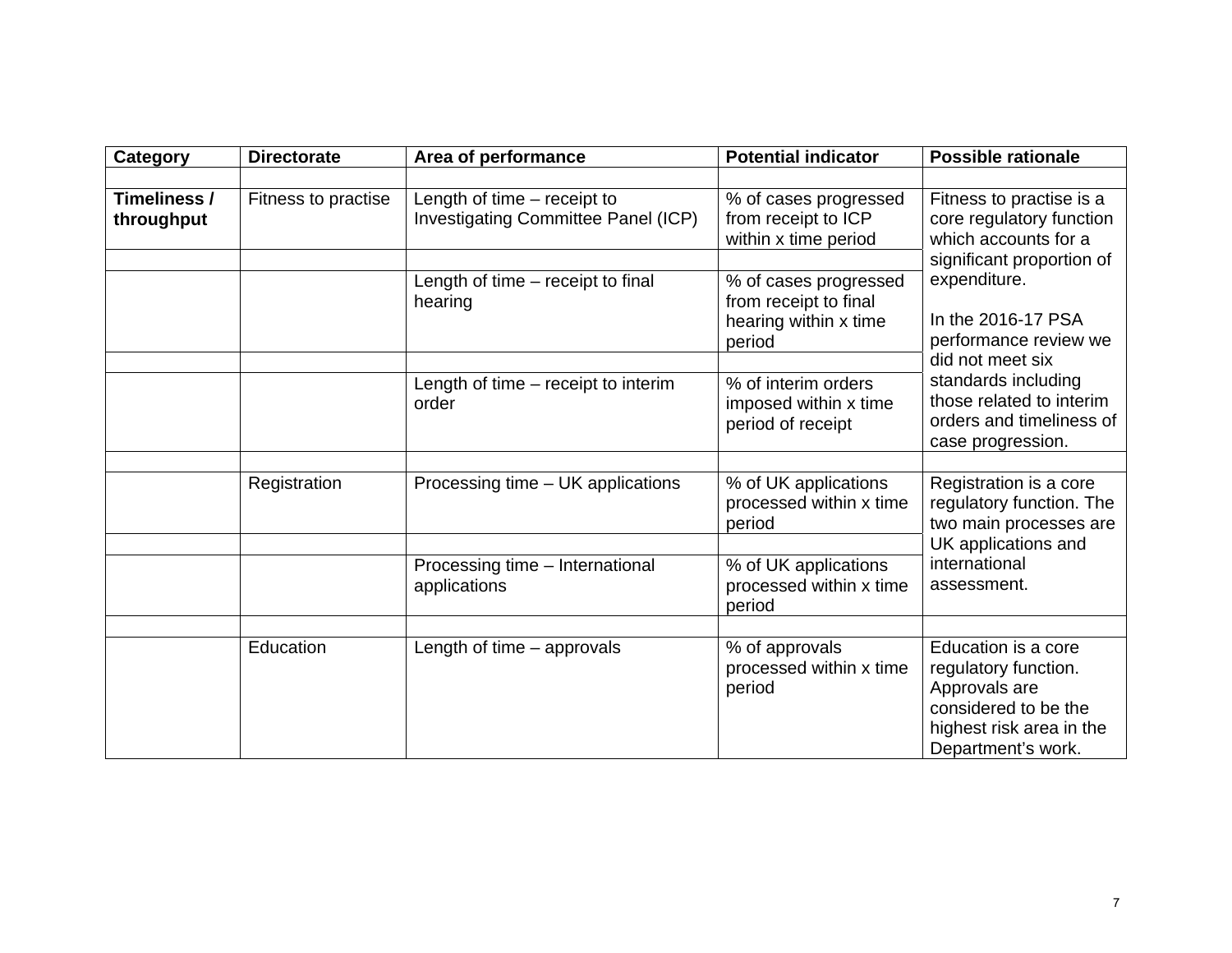| <b>Finance and</b><br><b>resources</b> | Human resources            | Voluntary employee turnover                                                                                      | Voluntary employee<br>$turnover - either$<br>monitored against an<br>agreed sector<br>benchmark target or the<br>national average; or<br>solely monitored<br>against relative<br>changes (e.g. last<br>reporting period, last<br>year etc.) | Voluntary employee<br>turnover is currently<br>slightly higher than the<br>national average<br>(December 2018<br>performance report).<br>Employees are central<br>to the organisation's<br>performance. |
|----------------------------------------|----------------------------|------------------------------------------------------------------------------------------------------------------|---------------------------------------------------------------------------------------------------------------------------------------------------------------------------------------------------------------------------------------------|---------------------------------------------------------------------------------------------------------------------------------------------------------------------------------------------------------|
|                                        |                            |                                                                                                                  |                                                                                                                                                                                                                                             |                                                                                                                                                                                                         |
|                                        | Finance                    | Financial performance such as<br>budget within agreed tolerance                                                  | There are a variety of<br>potential indicators area<br>including budget + or $-$<br>agreed %. Alternatives<br>might be looking at<br>specific types of<br>expenditure or reserve<br>levels                                                  | Financial sustainability<br>is a key outcome<br>identified within the<br>draft corporate plan for<br>2018-20                                                                                            |
| <b>Outcomes /</b><br>quality           | <b>Fitness to Practise</b> | Outcomes of PSA Section 29 appeals<br>against fitness to practise decisions <sup>3</sup>                         | Number of successful<br>PSA section 29 appeals                                                                                                                                                                                              | A potential proxy<br>measure of quality<br>which could be<br>monitored over time                                                                                                                        |
|                                        |                            |                                                                                                                  |                                                                                                                                                                                                                                             |                                                                                                                                                                                                         |
|                                        |                            | Outcomes of High Court / Sheriff<br>Court (Scotland) registrant appeals<br>against fitness to practise decisions | Number of successful<br>court appeals against<br>fitness to practise<br>decisions                                                                                                                                                           | A potential proxy<br>measure of quality<br>which could be<br>monitored over time                                                                                                                        |

 $3$  A Section 29 Appeal is an appeal against the final hearing decision of a fitness to practise panel on the basis that the outcome may be insufficient to protect the public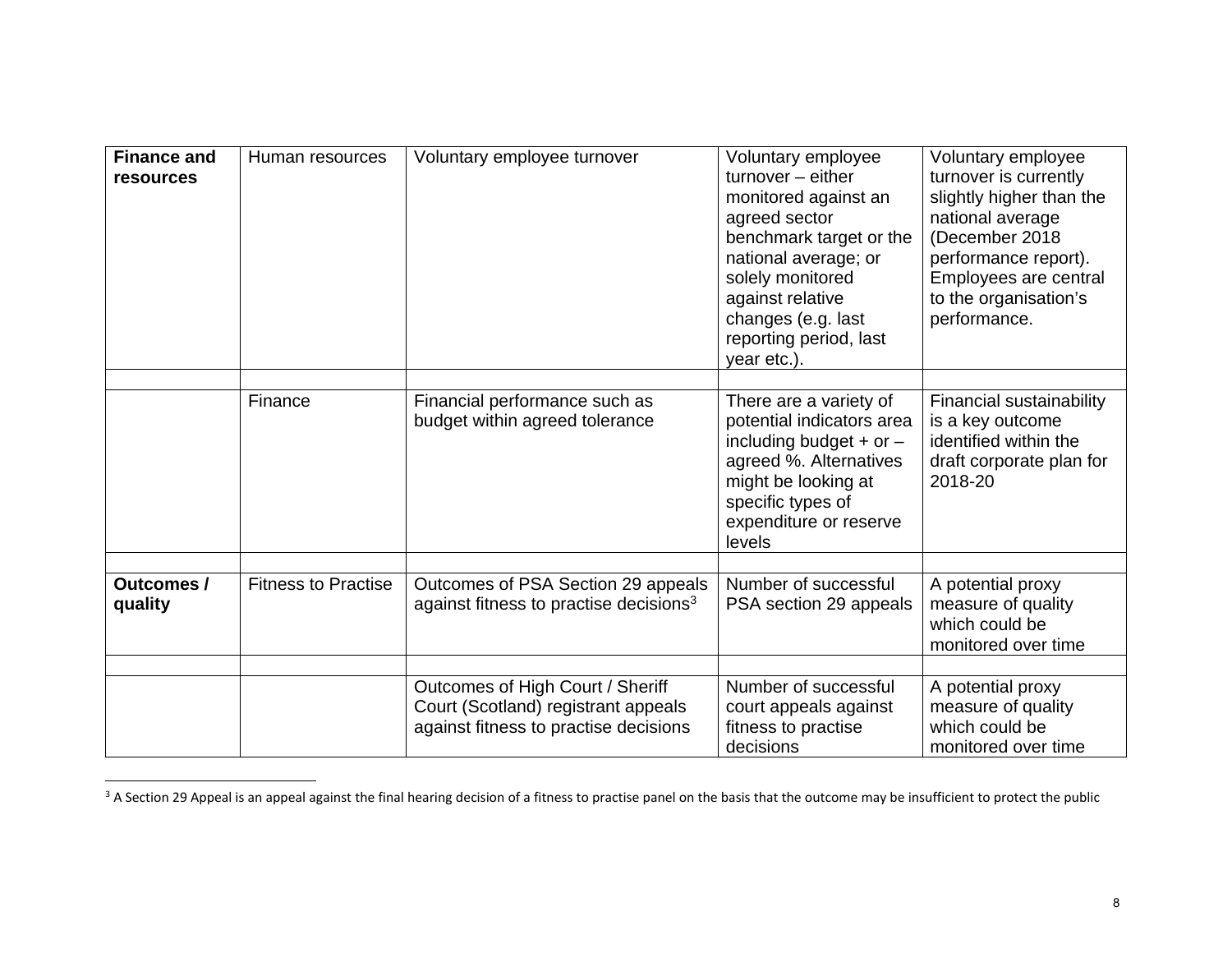| Registration | Accuracy of the Register    | Number of incorrect<br>entries               | Incorrect entries are<br>where an error is made<br>in registering someone.<br>A potential proxy<br>measure of quality<br>which could be<br>monitored over time. |
|--------------|-----------------------------|----------------------------------------------|-----------------------------------------------------------------------------------------------------------------------------------------------------------------|
|              |                             |                                              |                                                                                                                                                                 |
|              | <b>Registration appeals</b> | Number of successful<br>registration appeals | A potential proxy<br>measure of quality<br>which could be<br>monitored over time.                                                                               |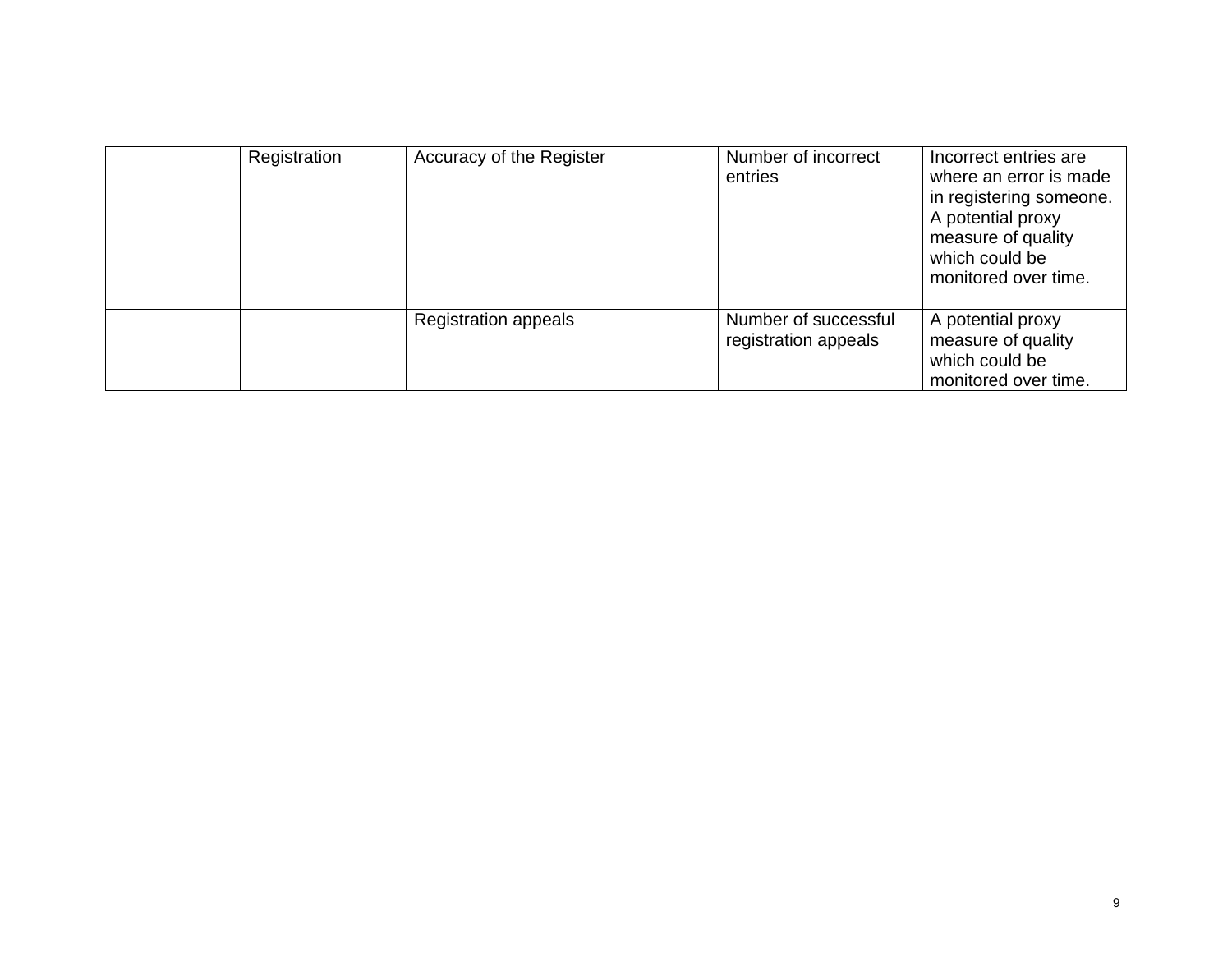## **Appendix 1: Indicators suggested at the workshop**

The following provides a summary of the main areas in which potential indicators were suggested at the workshop in January 2018.

| <b>Category</b>                | Area                   | <b>Indicator</b>                                                                                         |
|--------------------------------|------------------------|----------------------------------------------------------------------------------------------------------|
|                                |                        |                                                                                                          |
| <b>Timeliness / throughput</b> | Fitness to practise    | Length of time of cases (end to end and/or broken down by<br>stage)<br>Length of time for interim orders |
|                                |                        |                                                                                                          |
|                                | Registration           | Processing times for UK and international applications                                                   |
|                                |                        |                                                                                                          |
|                                | Education              | % of approvals completed within X months<br>$\bullet$                                                    |
|                                |                        |                                                                                                          |
|                                | Projects               | Project progress<br>$\bullet$                                                                            |
|                                |                        |                                                                                                          |
| <b>Finance and resources</b>   | <b>Human Resources</b> | Employee turnover (voluntary)                                                                            |
|                                |                        | Employee engagement / satisfaction measures                                                              |
|                                |                        | Number of sick days                                                                                      |
|                                |                        |                                                                                                          |
|                                | Finance                | Budget - $+/-%$<br>$\bullet$                                                                             |
|                                |                        |                                                                                                          |
| <b>Quality / outcomes</b>      | Fitness to practise    | Satisfaction in the fitness to practise process<br>$\bullet$                                             |
|                                |                        | Number of High Court appeals / number of cases challenged<br>by the PSA                                  |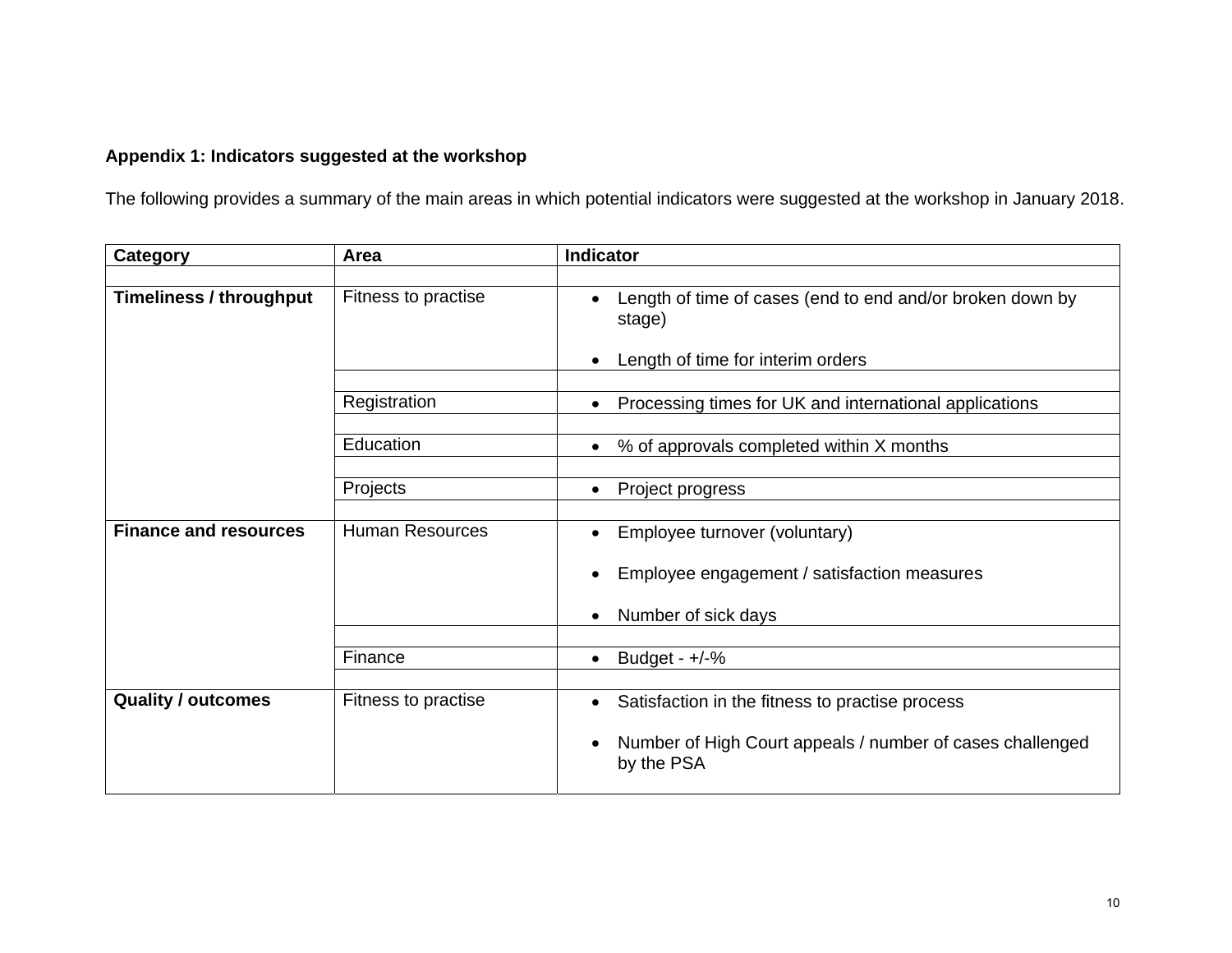|              |                                        | Quality assurance data on standard of acceptance<br>$\bullet$ |
|--------------|----------------------------------------|---------------------------------------------------------------|
|              |                                        |                                                               |
|              | Communications                         | <b>Recognition of HCPC</b><br>$\bullet$                       |
|              |                                        | Confidence / satisfaction in HCPC<br>$\bullet$                |
|              | Registration                           | Accuracy of the Register (number of incorrect entries)        |
|              |                                        | Volume of (successful) registration appeals                   |
|              |                                        |                                                               |
| <b>Other</b> | <b>Policy and Standards</b>            | Research impact (no measure suggested)<br>$\bullet$           |
|              |                                        |                                                               |
|              | <b>Business process</b><br>improvement | Non-conformance to ISO standards<br>$\bullet$                 |
|              |                                        |                                                               |
|              | <b>Risk</b>                            | Number of unidentified risks                                  |